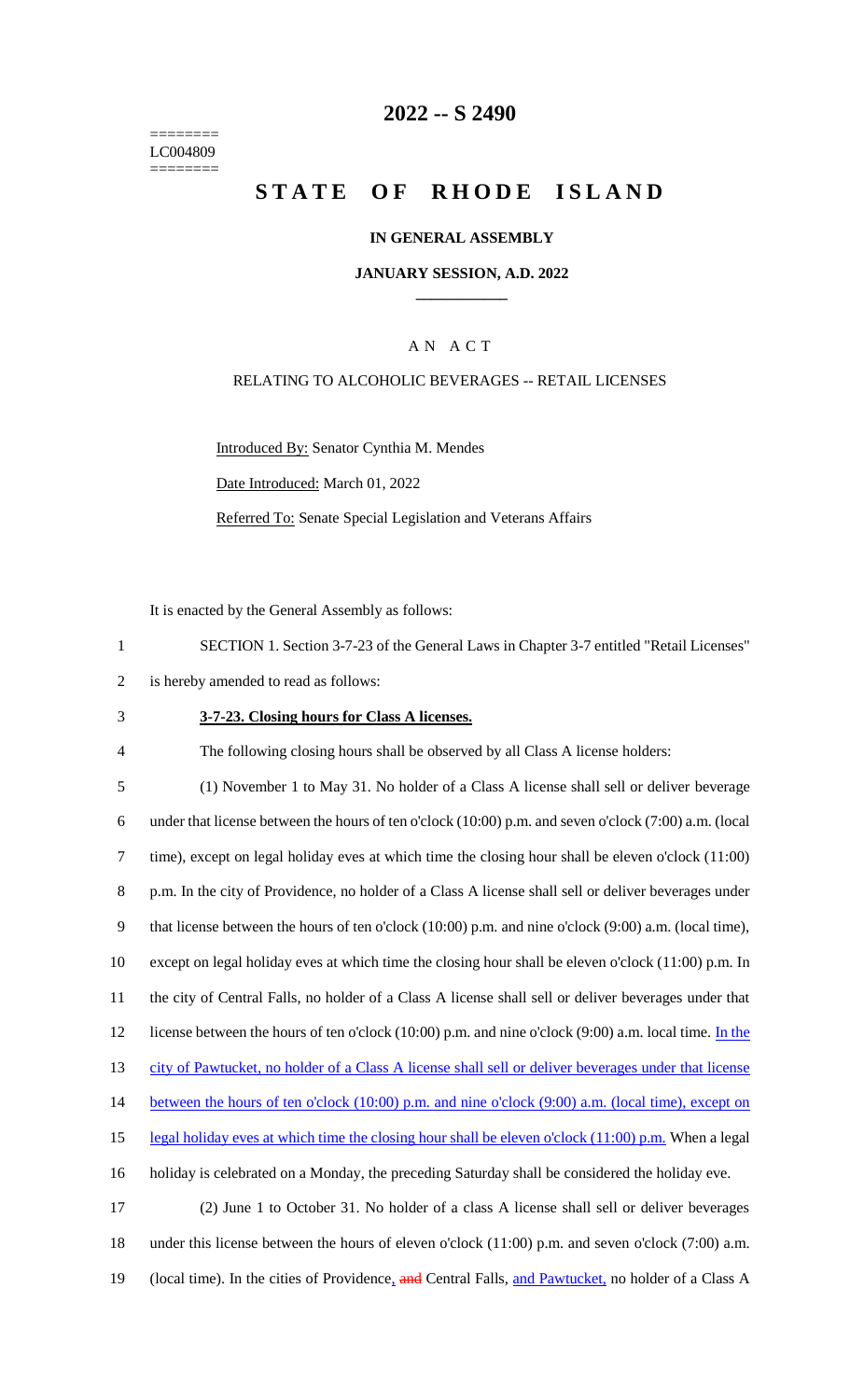- 1 license shall sell or deliver beverages under that license between the hours of eleven o'clock (11:00)
- 2 p.m. and nine o'clock (9:00) a.m. (local time).
- 3 SECTION 2. This act shall take effect on September 1, 2022.

#### $=$ LC004809 ========